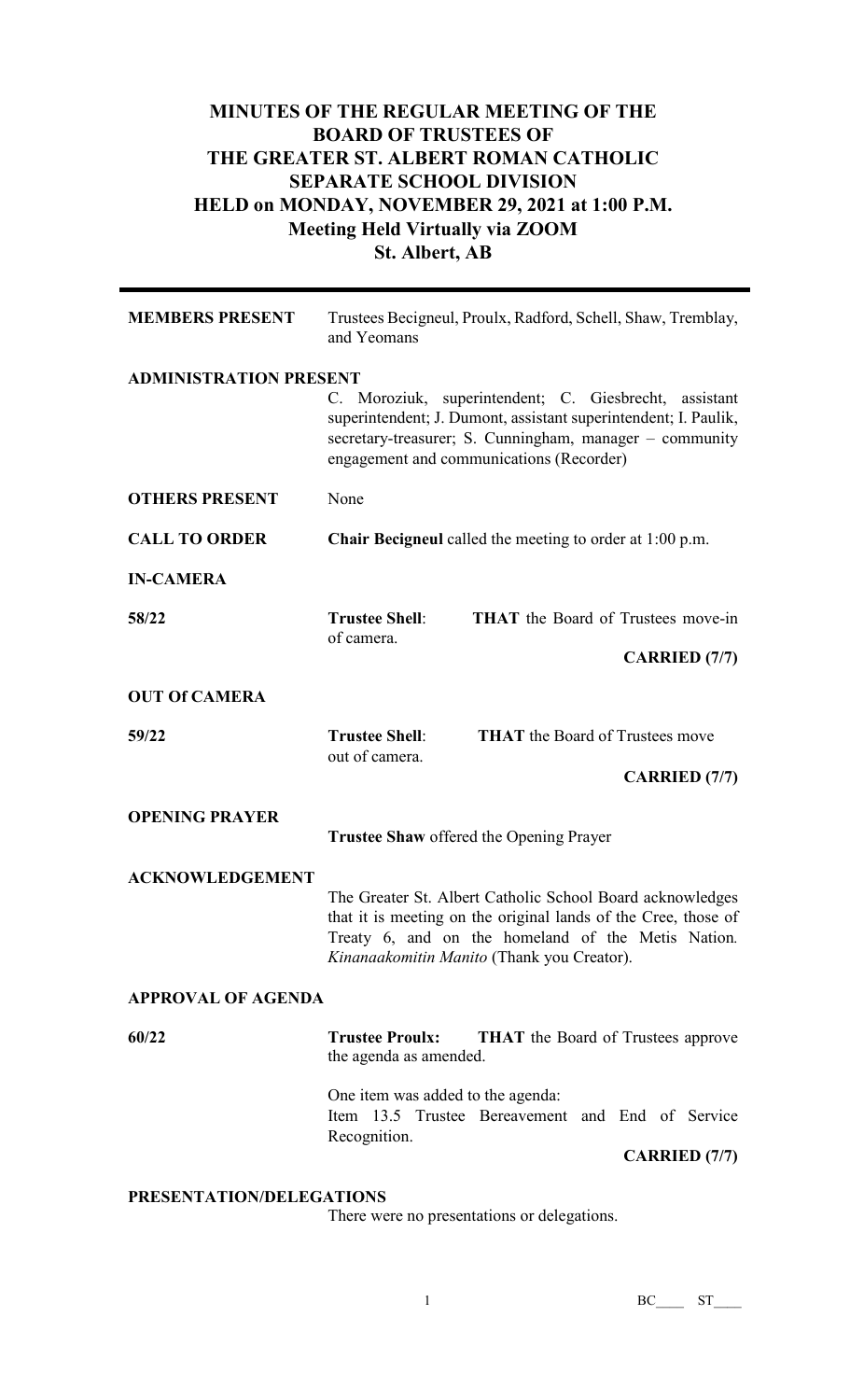## **APPROVAL OF MINUTES & SUMMARIES**

| 61/22                            | Trustee Yeomans: THAT the Board of Trustees approve<br>the minutes of the Regular Board Meeting held on November<br>1, 2021, as circulated.                                                                                                                                              |
|----------------------------------|------------------------------------------------------------------------------------------------------------------------------------------------------------------------------------------------------------------------------------------------------------------------------------------|
|                                  | <b>CARRIED</b> (7/7)                                                                                                                                                                                                                                                                     |
| 62/22                            | <b>Trustee Shaw:</b><br><b>THAT</b> the Board of Trustees approve<br>the minutes of the Special Board Meeting held on November<br>2, 2021, as circulated.                                                                                                                                |
|                                  | <b>CARRIED</b> (7/7)                                                                                                                                                                                                                                                                     |
| 63/22                            | <b>Trustee Radford:</b><br><b>THAT</b> the Board of Trustees approve<br>the summary of the Audit Committee Meeting held on<br>November 18, 2021, as circulated.                                                                                                                          |
|                                  | <b>CARRIED</b> (7/7)                                                                                                                                                                                                                                                                     |
|                                  | <b>APPROVAL OF COMMITTEE &amp; EVENT REPORTS</b><br>There were no reports.                                                                                                                                                                                                               |
| <b>GOOD NEWS</b>                 | <b>Trustee Becigneul shared the Good News Report</b>                                                                                                                                                                                                                                     |
| <b>QUESTIONS FROM THE PUBLIC</b> | There were no questions from the public.                                                                                                                                                                                                                                                 |
| <b>CONSENT ITEMS</b>             | There were no consent items.                                                                                                                                                                                                                                                             |
| <b>ACTION ITEMS</b>              |                                                                                                                                                                                                                                                                                          |
|                                  | 2020-2021 Audited Financial Statements                                                                                                                                                                                                                                                   |
| 64/22                            | <b>Trustee Tremblay:</b> THAT the Board of Trustees approve<br>the Audited Financial Statements (AFS) and Notes for the<br>year ending August 31, 2021, as presented; AND                                                                                                                |
|                                  | <b>THAT</b> the Board of Trustees receive the Unaudited Schedules<br>(UAS) to the Financial Statements for the year ending August<br>31, 2021, as information and direct Administration to post the<br>UAS on the division website along with the AFS and Notes<br>by November 30, 2021. |
|                                  | <b>CARRIED</b> (7/7)                                                                                                                                                                                                                                                                     |
|                                  | 2020-2021 Annual Education Results Report                                                                                                                                                                                                                                                |
| 65/22                            | <b>Trustee Proulx:</b><br><b>THAT</b> the Board of Trustees approve the<br>2020-2021 Annual Education Results Report for submission<br>to Alberta Education.                                                                                                                             |
|                                  | <b>CARRIED</b> (7/7)                                                                                                                                                                                                                                                                     |
|                                  | <b>Alberta School Foundation Fund (ASFF) Opt-Out</b>                                                                                                                                                                                                                                     |
| 66/22                            | <b>THAT</b> the Board of Trustees of Greater St.<br><b>Trustee Shaw:</b><br>Albert Roman Catholic Separate School Division approve that<br>Division 4 of Part 6 of the recently amended Education Act<br>$(2012)$ s. 164(1-5) does not apply to this Board.                              |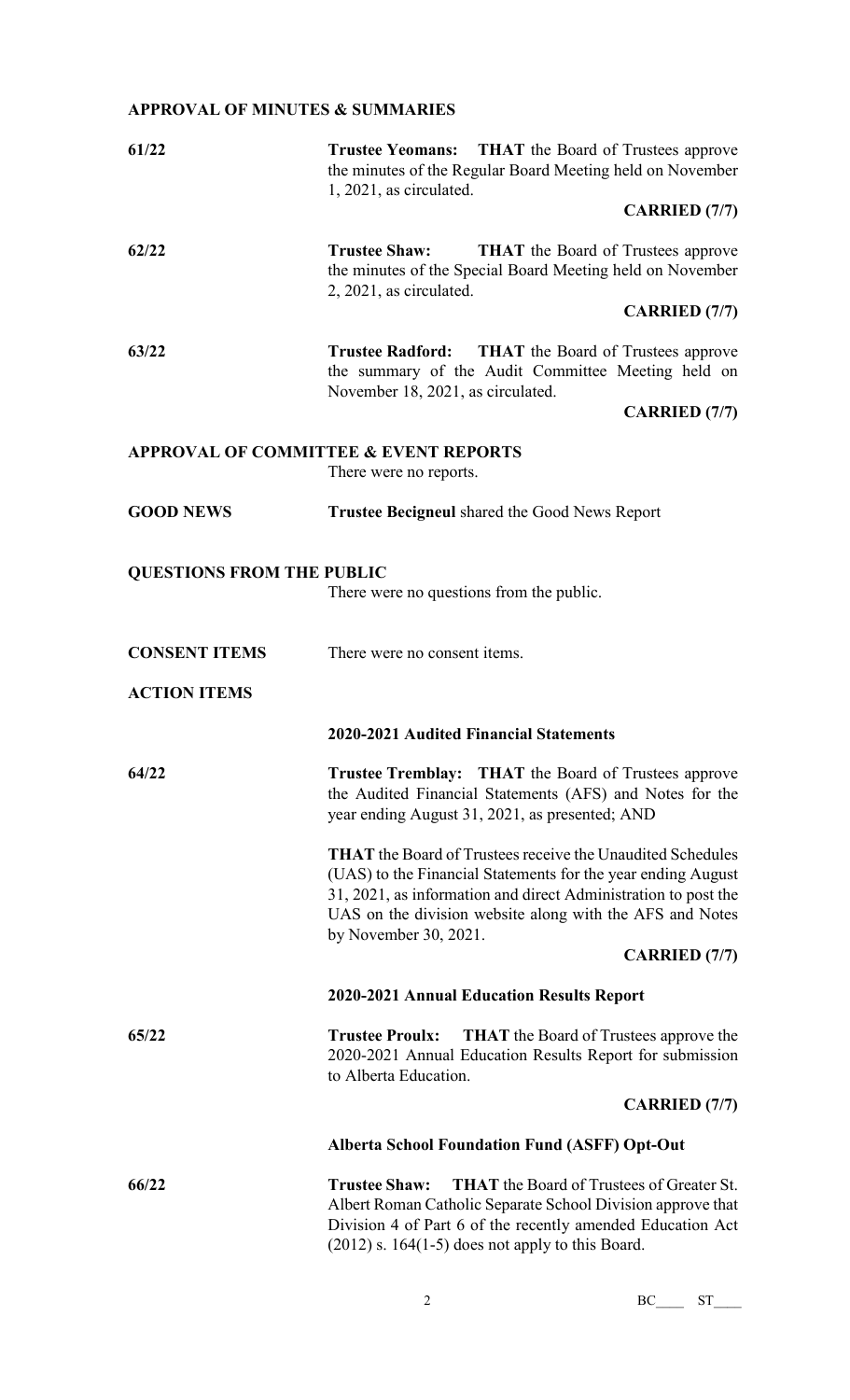## **CARRIED (7/7)**

|                                                  | <b>Nature Kindergarten</b>                                                                                                                                                                                                                                                                                                                 |  |
|--------------------------------------------------|--------------------------------------------------------------------------------------------------------------------------------------------------------------------------------------------------------------------------------------------------------------------------------------------------------------------------------------------|--|
| 67/22                                            | Trustee Tremblay: THAT the Board of Trustees approve<br>Nature Kindergarten Extension as an Alternate Program of<br>choice for Early Learning in Greater St. Albert Catholic<br>Schools.                                                                                                                                                   |  |
|                                                  | <b>CARRIED</b> (7/7)                                                                                                                                                                                                                                                                                                                       |  |
|                                                  | <b>Bereavement and Leave of Service Ad Hoc Committee</b>                                                                                                                                                                                                                                                                                   |  |
| 68/22                                            | <b>Trustee Radford:</b><br><b>THAT</b> the Board of Trustees approve<br>the formation of an ad-hoc committee consisting of Trustees<br>Radford, Proulx, and Schell to establish guidelines with<br>trustee recognition of bereavement and leave of service.<br><b>CARRIED</b> (7/7)                                                        |  |
| <b>NEW BUSINESS</b>                              | There was no new business                                                                                                                                                                                                                                                                                                                  |  |
| <b>INFORMATION ITEMS</b>                         |                                                                                                                                                                                                                                                                                                                                            |  |
|                                                  | <b>Report from the Chair</b><br>The Board Chair provided a verbal report.                                                                                                                                                                                                                                                                  |  |
|                                                  | <b>Report from the Superintendent</b><br>Information updates from Administration included the<br>following items:<br>Morinville School Resource Officer (Dumont)<br>$\bullet$<br>Field Trip Activity Report (Dumont)<br>$\bullet$<br>Educational/Interagency (Giesbrecht)<br>2022-2023 Instructional Calendar Update (Dumont)<br>$\bullet$ |  |
| 69/22                                            | <b>THAT</b> the Board of Trustees receive<br><b>Trustee Radford:</b><br>the superintendent's report as information.                                                                                                                                                                                                                        |  |
|                                                  | <b>CARRIED</b> (7/7)                                                                                                                                                                                                                                                                                                                       |  |
| PUBLIC ENGAGEMENT HIGHLIGHTS                     |                                                                                                                                                                                                                                                                                                                                            |  |
| 70/22                                            | <b>THAT</b> the Board of Trustees receive<br><b>Trustee Tremblay:</b><br>the Public Engagement Highlights Report as information.<br><b>CARRIED</b> (7/7)                                                                                                                                                                                   |  |
| <b>CLARIFICATION PERIOD FOR PUBLIC AND MEDIA</b> |                                                                                                                                                                                                                                                                                                                                            |  |
|                                                  | One question regarding the Nature Kindergarten Extension<br>Pilot was asked from the public, specifically why specific<br>schools were chosen for the program.                                                                                                                                                                             |  |
| <b>TRUSTEE REQUEST FOR INFORMATION</b>           |                                                                                                                                                                                                                                                                                                                                            |  |
|                                                  | Trustee Radford requested information for a presentation<br>regarding French Immersion programming within our division.<br>This item will be referred to at the December 13 <sup>th</sup> board                                                                                                                                            |  |

meeting.